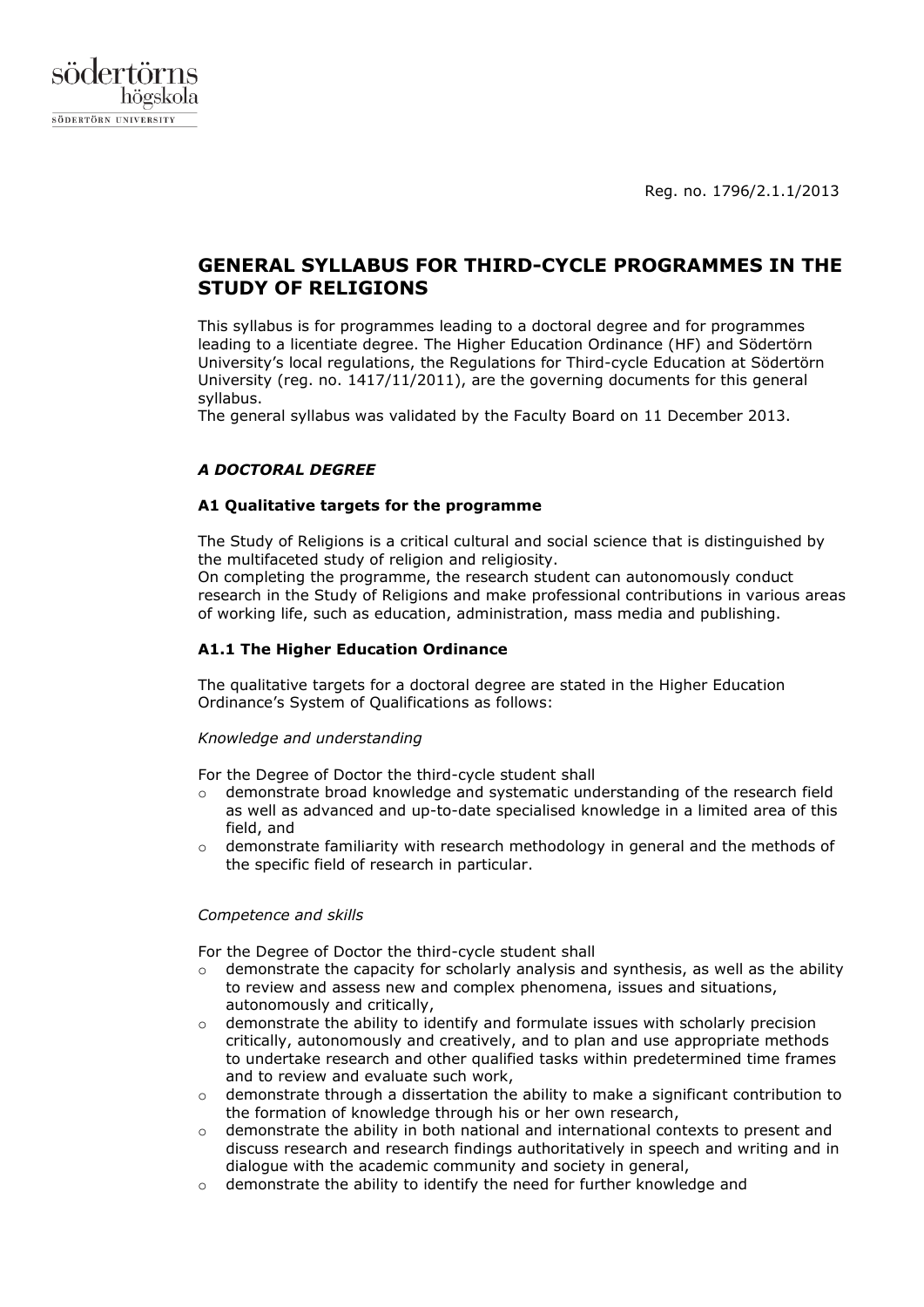$\circ$  demonstrate the capacity to contribute to social development and support the learning of others both through research and education and in some other qualified professional capacity.

### *Judgement and approach*

For the Degree of Doctor the third-cycle student shall

- $\circ$  demonstrate intellectual autonomy and disciplinary rectitude as well as the ability to make assessments of research ethics, and
- $\circ$  demonstrate specialised insight into the possibilities and limitations of research, its role in society and the responsibility of the individual for how it is used.

### **Research thesis (doctoral thesis)**

For the Degree of Doctor the third-cycle student shall have been awarded a pass grade for a research thesis (doctoral thesis) of at least 120 credits.

### **A1.2 Local expected learning outcomes**

For the Degree of Doctor the third-cycle student shall

#### *Knowledge and understanding*

- $\circ$  demonstrate an advanced capacity for autonomous and critical reflection on people, societies, cultures and religions using a comparative perspective and thus also have the tools to relate to contemporary cultural and social conditions,
- $\circ$  demonstrate in-depth knowledge about important issues and current research in the Study of Religions' various fields,
- $\circ$  demonstrate in-depth knowledge of the specialisations in the Study of Religions and its theoretical starting points,
- $\circ$  demonstrate a high level of familiarity with profile areas of the Study of Religions at Södertörn University and the research conducted in these areas,
- o demonstrate in-depth knowledge of the theory and knowledge of the Study of Religions, and
- $\circ$  demonstrate in-depth specialist knowledge in a limited field of research in the Study of Religions

#### *Competence and skills*

- $\circ$  demonstrate a good level of ability to autonomously formulate a research task,
- $\circ$  demonstrate the ability to autonomously use scholarly theories, concepts, methods and techniques in his/her own research,
- $\circ$  demonstrate an in-depth ability to identify and present a research area that is relevant to the research task,
- $\circ$  demonstrate the ability to autonomously complete the selected research task and thus make a significant contribution to knowledge development in the Study of Religions,
- $\circ$  demonstrate advanced capacity in critically reviewing and discussing other researchers' work, and
- $\circ$  demonstrate the ability to, based on his/her own subject-specific perspective, see and use the multidisciplinary potential offered by a cross-subject research cooperation as regards research results

#### *Judgement and approach*

- o demonstrate intellectual autonomy in the research community, and
- o demonstrate integrity as a researcher in relation to wider society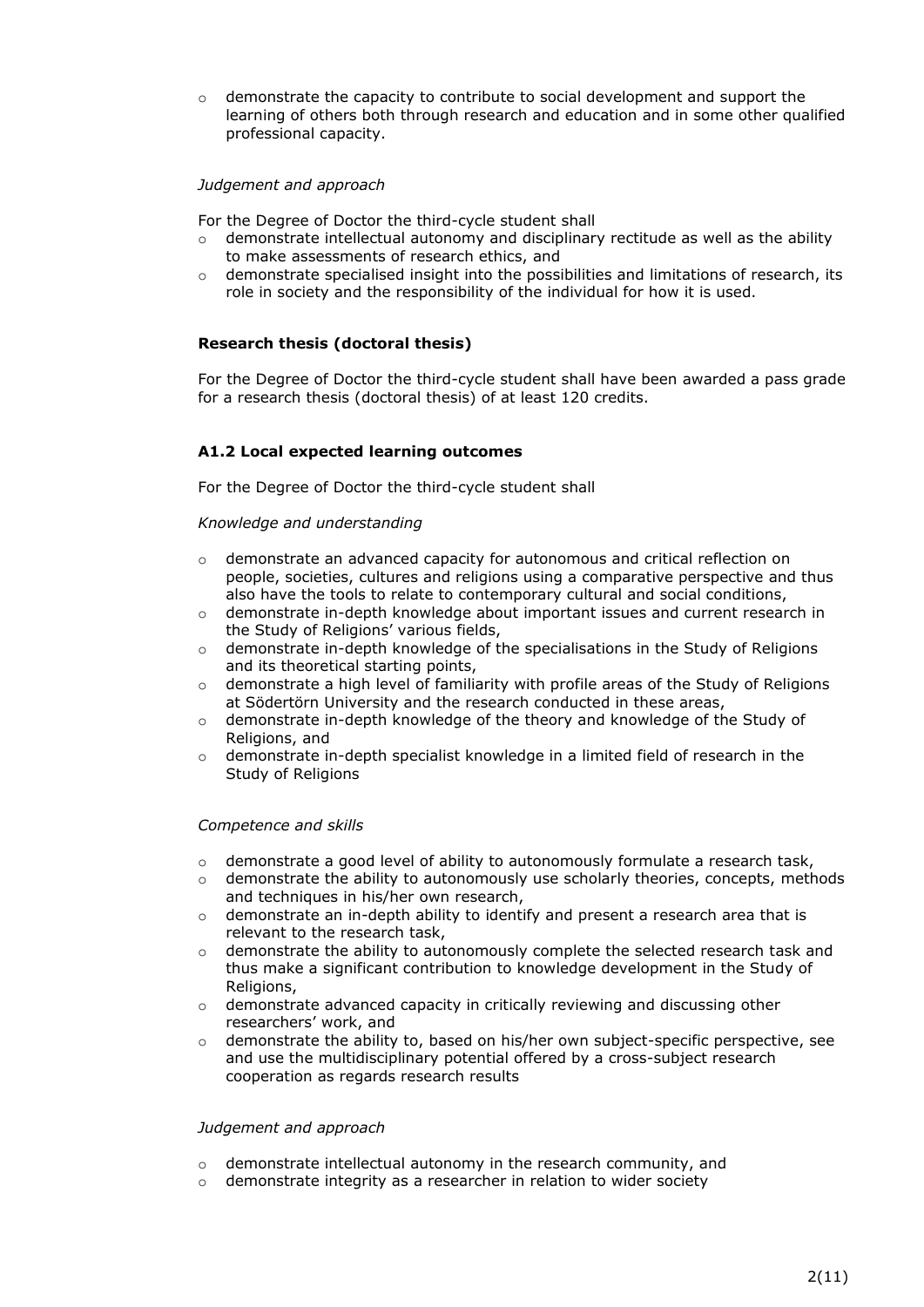### *A2 ENTRY REQUIREMENTS*

A person is eligible for third-cycle education if he/she fulfils the general entry requirements and the specific entry requirements. The applicant must also be assessed as possessing the necessary capability to complete the programme.

# **A2.1 General entry requirements**

General entry requirements for third-cycle courses and study programmes are met if the applicant has been awarded a second-cycle qualification; has satisfied the requirements for courses comprising at least 240 credits, of which at least 60 credits were awarded in the second-cycle; or has acquired substantially equivalent knowledge in some other way in Sweden or abroad.

The Faculty Board may permit an exemption from the general entry requirements for an individual applicant, if there are special grounds.

### **A2.2 Specific entry requirements**

Specific entry requirements are met if the applicant has a Master's degree (60 or 120 credits) in the Study of Religions or the equivalent. All credits in subjects that provide eligibility must have been awarded by the deadline for applications. If there are special grounds, the Faculty Board may permit an exemption from the specific entry requirements for an individual applicant.

Courses and programmes that are used as a basis for fulfilling general or specific entry requirements for third-cycle education may not have the credits transferred to thirdcycle courses or programmes. The specific entry requirements are also fulfilled by someone who has acquired substantially equivalent knowledge in some other way in Sweden or abroad.

Prerequisites for completing the degree programme are the ability to benefit from academic material in Swedish, Danish, Norwegian and English and a command of the language necessary for work on the thesis. These language skills must have been acquired before admission to third-cycle education.

The requirement to benefit from academic material in Swedish, Danish and Norwegian does not apply to doctoral students who are admitted to the Baltic and East European Graduate School (BEEGS).

### *A3 ADMISSIONS*

### **A3.1 Admission and selection**

Only applicants who are employed on doctoral studentships are admitted to third-cycle education in the Study of Religions at Södertörn University. However, the Faculty Board may admit an applicant who has a different form of student funding if the Faculty Board assesses that the financing can be guaranteed for the entire period of study and that the applicant can dedicate enough time to the programme to complete it within eight years.

Applications for admission to a third-cycle programme shall be submitted to the university. Decisions about admissions to third-cycle education are taken by the Faculty Board, following preparation by the steering group for Historical Studies. The normal case is that the Faculty Board decides whether to admit or reject an applicant on the basis of the subject's overall assessment of the application, the results of interviews with the applicant, and consultation with his/her references.

The basis for selection among eligible applicants for third-cycle programmes in the Study of Religions at Södertörn University is the level of ability to benefit from such a degree programme. Admission regulations are stated in the Regulations for Third-Cycle Education at Södertörn University. The application is assessed on the basis of the following criteria: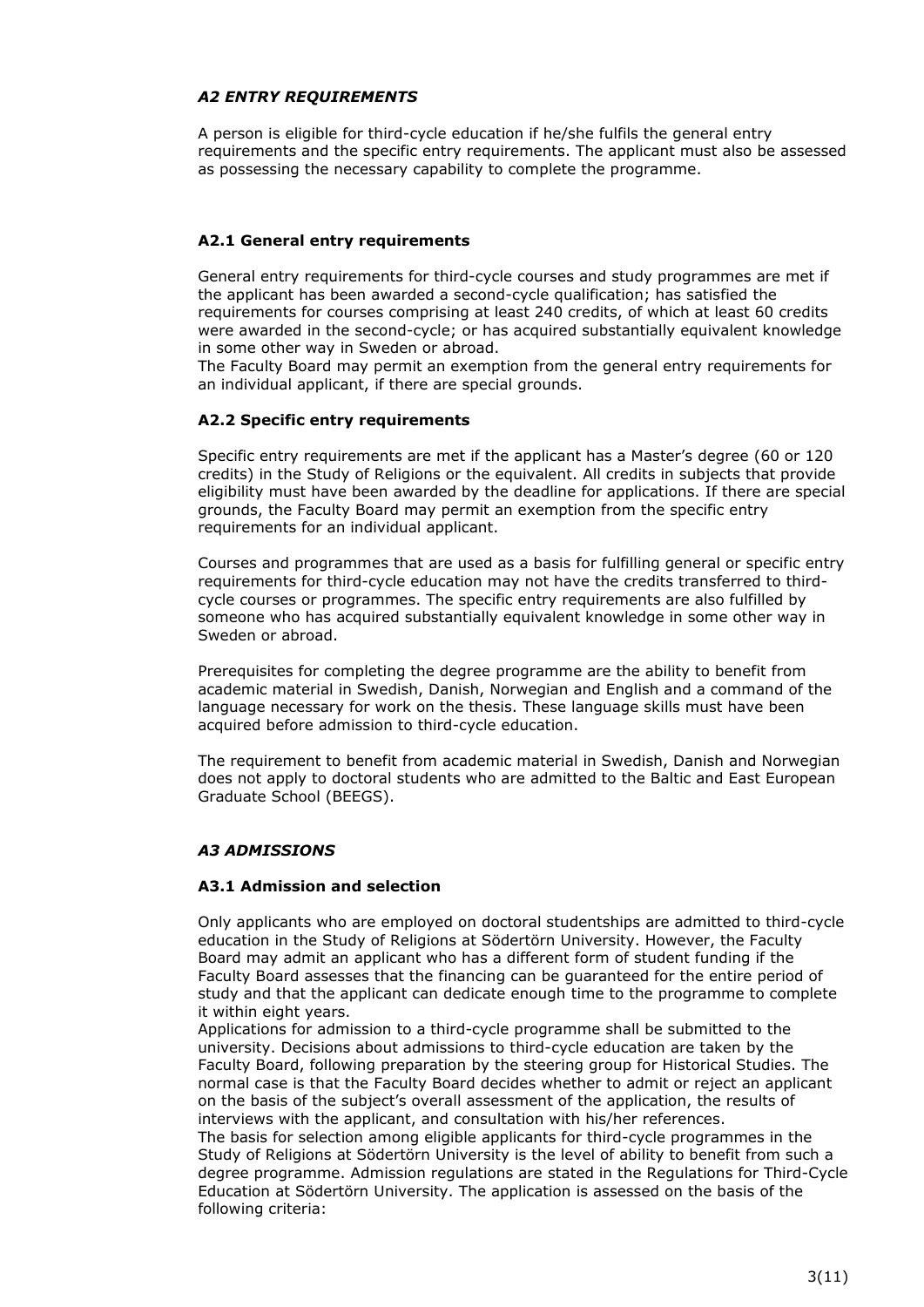- 1. The applicant's merits and expertise
- 2. The quality of the research project
- 3. The suitability and feasibility of the research project as a doctoral project
- 4. The funding plan

5. Whether issues of research ethics have been considered

6. Whether sufficient collected supervisory capacity exists to provide good and professional supervision and the relevant expertise.

In association with admission to BEEGS, the research plan will be assessed according to its basis in the graduate school's specific geographic area: its orientation to the Baltic States or Eastern Europe.

The applicant's merits and expertise (item 1 above) are assessed more specifically as follows:

Previous education is evaluated on the basis of both its depth and breadth.

Degree projects from both the first-cycle and second-cycle and, where relevant, other written academic production are assessed on the basis of the following criteria:

- $\circ$  The ability to complete a result-oriented and systematic empirical investigation
- o Critical ability
- o Analytical stringency
- o Theoretical awareness
- o Creativity
- o Autonomy in both the formulation of problems and their analysis
- o Academic progression
- o The ability to comply with given timeframes

If two applicants are assessed as equal, the applicant who has written papers/degree projects on different themes at different levels has an advantage over the applicant who has written papers/degree essays on one and the same theme.

Assessment of a research project's quality, suitability and feasibility (items 2-3 above) is based on the thesis plan. In a thesis plan, the applicant describes the proposed research project in brief (no more than five pages). The description shall contain a formulation of the problem and an outline for how the research work will be carried out. The plan shall be written solely by the applicant. The plan is assessed on the basis of its:

- o relevance,
- o originality, and
- $\circ$  feasibility within the given timeframe

The applicant's cooperation skills and aspects relating to equal opportunities may also be taken into account. The applicant's communication and cooperation skills are assessed on the basis of references, statements or interviews. In the case of equally merited applicants, priority will be given to the underrepresented gender.

#### *A4 PROGRAMME CONTENT AND DESIGN*

#### **A4.1 General**

The programme is planned in such a way that it requires four years for students who study full-time. This presupposes that the doctoral student is dedicated to his/her studies and makes efficient use of teaching and supervision. For part-time students, the period of study is extended in proportion to the reduction in the pace of studies. The programme includes courses equivalent to 60 credits and the completion of a thesis that covers three years of full-time studies, i.e. 180 credits. During the programme, the doctoral student shall participate in the research seminars in the Study of Religions at Södertörn University (or the equivalent) for at least seven semesters and preferably also attend special seminars.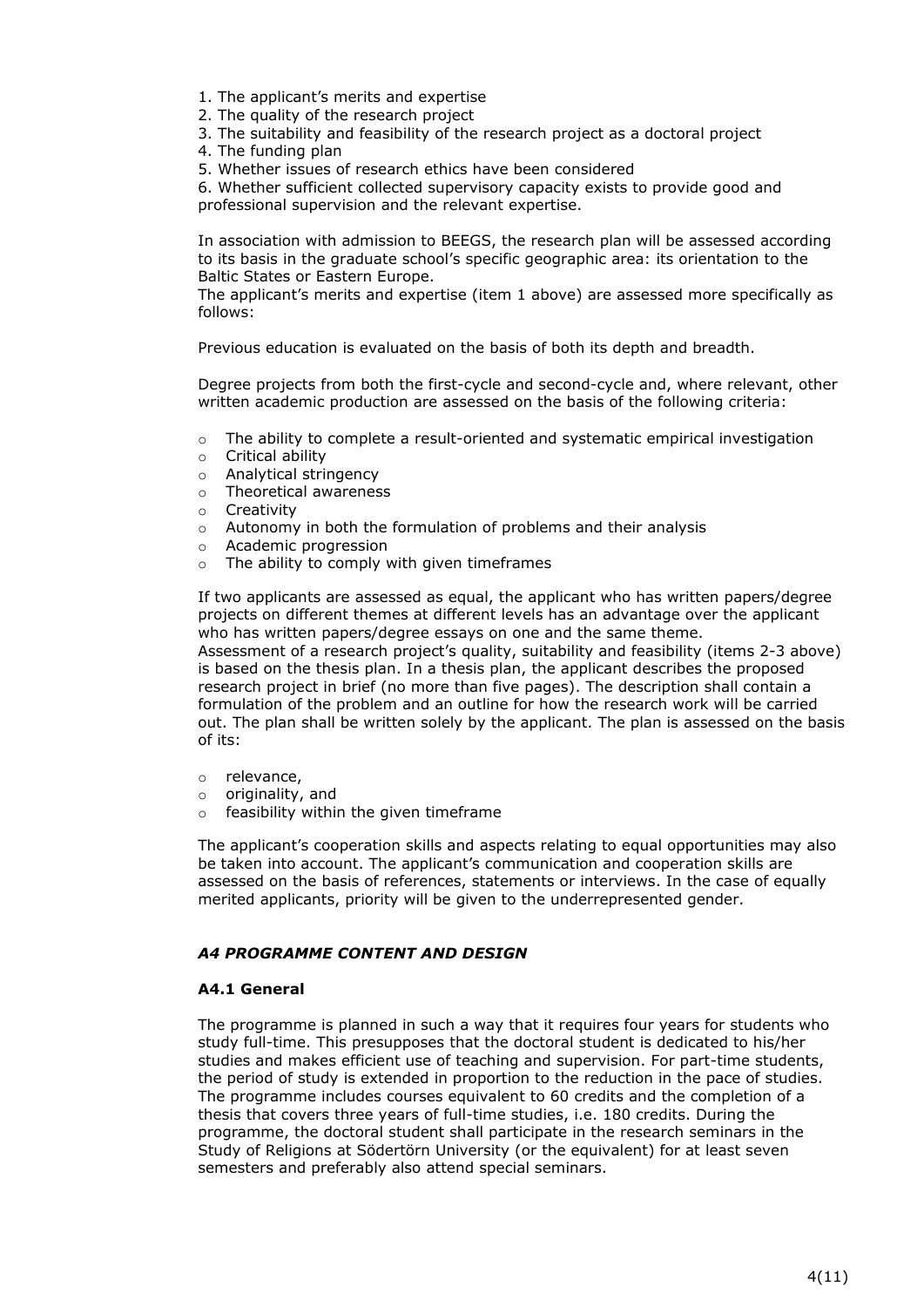### **A4.2 Individual study plan**

All third-cycle students in the Study of Religions must have individual study plans. The provisions of the Higher Education Ordinance and the Regulations for Third-Cycle Education at Södertörn University apply when drawing up and managing individual study plans. Individual study plans shall be validated and followed up each year by the steering group for Historical Studies.

An individual study plan for each doctoral student is drawn up in consultation between the student and supervisor at the start of the third-cycle programme. It must include overall planning for the period of study. An approximate time plan for the various elements of the thesis work and for the courses must be included. The plan should be more detailed for the coming year of activities and more general for subsequent years. In subsequent years, studies shall be evaluated once per semester in relation to the individual study plan, which will be revised at the same time. It must establish the commitments of the third-cycle student and the university's obligations in relation to the third-cycle student.

Copies of the individual study plans and the revisions to the plans must, at least once per year, be sent to the director of studies the third-cycle programme.

# **A4.3 Courses**

Third-cycle studies in the Study of Religions include courses equivalent to two semesters of full-time study, i.e. 60 credits. The course-based part of the programme consists of courses that are common to the field of Historical Studies, courses given as part of the Study of Religions and of elective courses. The courses' content and requirements are decided in consultation with the examiner and supervisor and shall be stated in individual syllabi.

The following courses are obligatory:

### *Course 1. Historical Studies – an introduction, 7.5 credits*

The course aims to provide basic knowledge of the area's academic perspectives and general fields of knowledge. Particular emphasis is placed on literature associated with the area's four profiles: Baltic and Eastern European Studies, Gender Studies, Contemporary History, and Cultural Heritage and Cultural Processes. The focus is decided on the basis of the contributions made by Historical Studies' different disciplines – Ethnology, History, Archaeology, the History of Ideas and the Study of Religions. The ambition is also to train the doctoral student in the multidisciplinary approach that is required for area studies.

### *Course 2. Methods and Theory of Knowledge, 7.5 credits*

The course aims to provide basic knowledge of current debates within theory and method, primarily in the subjects covered by the area of Historical Studies. Even if the course includes studies in each subject, the main focus remains on multidisciplinarity. The intention is to equip the third-cycle student with area-specific knowledge of theory and method that can have an innovative and creative influence when writing a thesis about a specific subject (in the Study of Religions).

### *Course 3. Contemporary Research into the Baltic Sea Region and Eastern Europe, 7.5 credits*

The course consists of reading scholarly studies that are linked to BEEGS' specific geographic area and have a multidisciplinary design. The aim is to provide the thirdcycle student with an insight into both completed and ongoing research into the region that includes factual knowledge and the opportunity for the student to locate his/her thesis work in this wide field of research. This course is only obligatory for third-cycle students at BEEGS.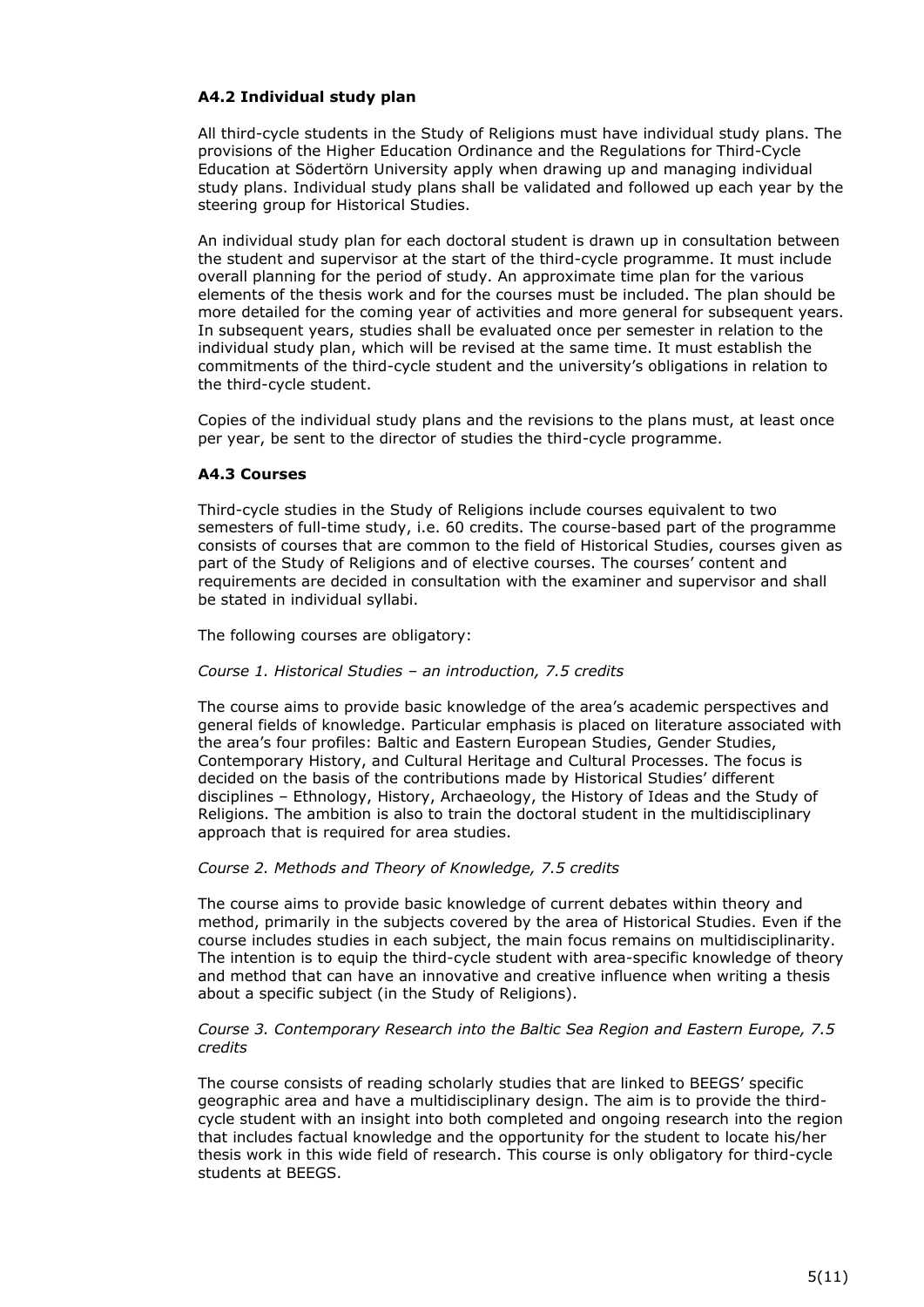### *Course 4. Research within the Study of Religions 7.5 credits*

The course will familiarize the third-cycle student with research in the field covered by the thesis work. The third-cycle student must autonomously identify and delimit a relevant field of research, covering both classical works and frontline research. Additionally, the student will practice the systemization of dominant scholarly themes and perspectives in an analysis based on the Study of Religions and in positioning him/herself in relation to these.

In addition to these 3 or 4 courses, there are literature courses totaling 37.5 or 30 credits, in consultation between the third-cycle student and the supervisor.

### **A4.4 Thesis**

The subject of the thesis shall be decided in consultation with the supervisor on admission to the programme and the subject should be thoroughly planned, so that the thesis can be completed over six semesters of full-time work.

The thesis must be either a unified and continuous piece of academic work (monograph thesis) or a compilation of academic works with an introductory summary (compilation thesis).

The scholarly investigation and the achieved results shall be presented with such quality that the thesis (including the works in a compilation thesis) is assessed as fulfilling appropriate demands for acceptance by an academic series or good quality journal. The following requirements otherwise apply in order for the thesis to achieve a Pass grade:

- ̶ that the thesis is the result of autonomous work that will provide new research input,
- $=$  that the aim, problem and method are clearly stated and motivated,
- $-$  that the methodology is used correctly and with relevant source material,
- ̶ that the research situation is presented so that previous research is clearly differentiated from the third-cycle student's own research contribution, which is presented in the thesis,
- ̶ that the material is presented and characterised and that the manner in which the material has been delimited is presented and motivated,
- ̶ that academic rigour is well observed as regards notes, source and reference lists, tables and diagrams, etc.,
- $-$  that the thesis is organised in a logical and consistent manner,
- ̶ that the thesis is of a good linguistic standard and a style that is suitable for scholarly presentation, and
- that the results are summarised.

The doctoral thesis may be written in Swedish, Norwegian, Danish or English. If it is not written in English it must include a summary in English. This summary must be so detailed that a reader with no knowledge of the language used in the thesis can obtain a clear idea of the thesis' aim and primary content, the scientific method that was used and the results that were achieved. Reference shall be made to the thesis' different chapters. On examination, assessment of the summary shall be included in the assessment of the entire thesis.

A short abstract in English of no more than 500 words shall be appended to every doctoral thesis. The abstract shall:

 $\circ$  state the title of the thesis, the language in which it is written, author, higher education institution and department,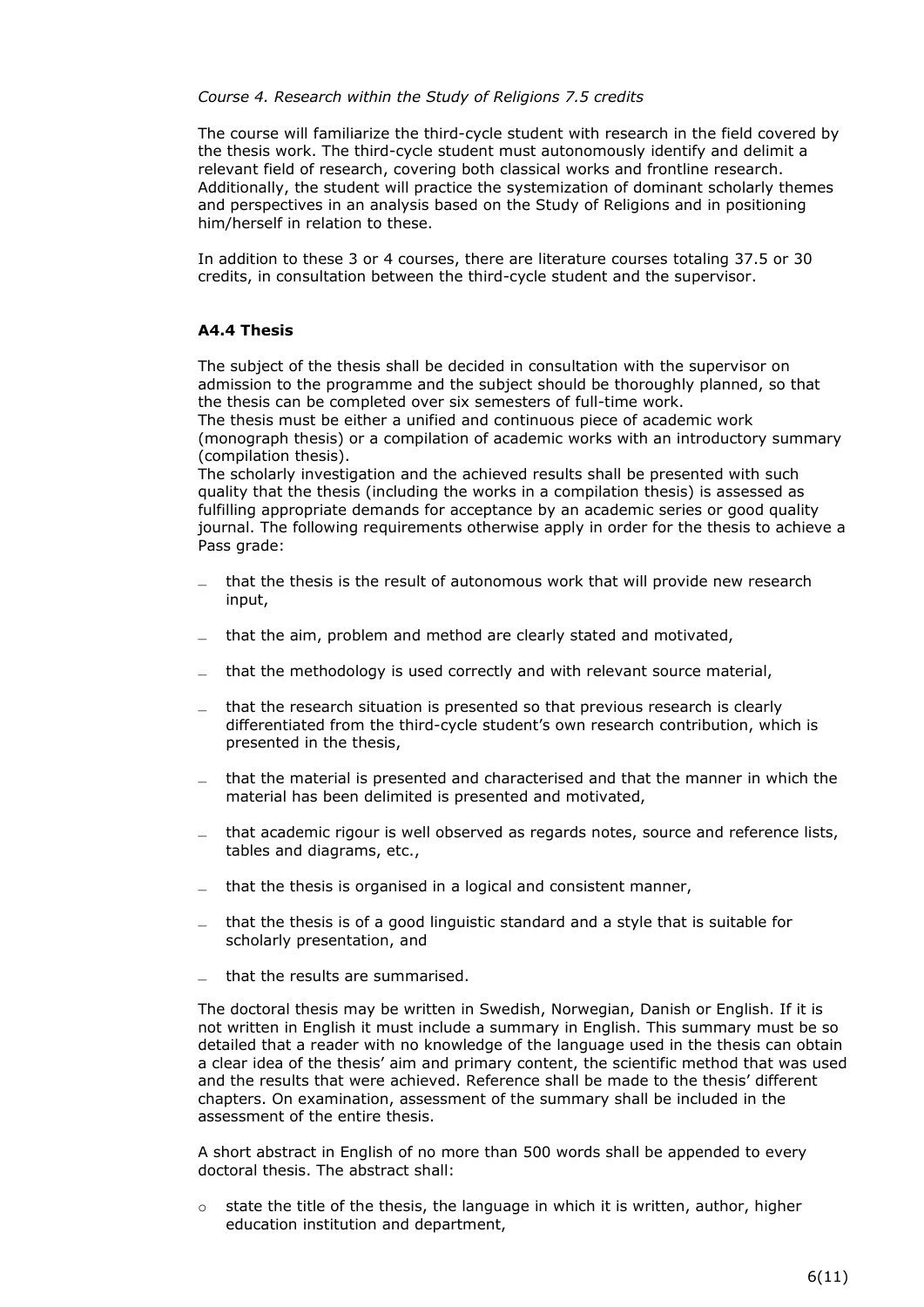- $\circ$  present the content of the thesis and thus cover its organisation, problem, methods, theories and results, and
- $\circ$  Provide keywords and other information of significance for literature searches in automatic information systems.

#### *A5 SUPERVISION*

Each third-cycle student must have two or more supervisors. The principal supervisor for each student is appointed at the start of third-cycle studies. The principal supervisor's minimum level of expertise must be that of associate professor. The principal supervisor has overall responsibility for the student's third-cycle education and for the quality and progress of work on the thesis. He/she is appointed by the Head of School after being proposed by the steering group for the area of Historical Studies.

The assistant supervisor is appointed by the steering group for the area of Historical Studies when the subject of the thesis is delimited. A person who is very familiar with the subject of the thesis should be sought for this task, initially among the teaching staff at Södertörn University, otherwise independently of his/her workplace.

A third-cycle student is allowed to change supervisor if he/she requests it. Decisions regarding a change of supervisor are taken by the Head of School.

The supervisor provides advice and direction within the scope of the programme and through individual supervision. Supervision shall take place through uninterrupted regular contacts from the start of the programme. The supervisor must support the third-cycle student in organizing work in such a way that studies can be completed within the time available.

When allocating working hours, the supervisor must be given the necessary time to become thoroughly familiar with the third-cycle student's essays, draft thesis and chapters.

The third-cycle student shall conduct his/her studies according to the activities that have been decided in the individual study plan. If there are any problems or changes the third-cycle student must contact the supervisor for a possible revision of the individual study plan.

If the third-cycle student wishes to assume teaching or administrative responsibilities of up to 20% of full-time at the academic school, this must always be done in consultation with the supervisor and noted in the individual study plan.

A supervisor has the right to resign as supervisor. If a third-cycle student substantially neglects his or her undertakings in the individual study plan, the Vice-Chancellor shall decide that the student is no longer entitled to supervision and other study resources. If study resources for third-cycle education have been withdrawn, the third-cycle student may, on application to the Vice-Chancellor, regain his or her entitlement to supervision and other resources. The student must then, by presenting prospective study results of considerable quality and scope or in some other way, demonstrate convincingly that he or she can fulfil his or her remaining undertakings according to the individual study plan.

#### *A6 EXAMINATION*

Examination on the courses is designed by the teacher and may take various forms. It normally includes oral examination, individually, in groups or through required participation in discussions, as well as a requirement for some form of written assessment. The courses are graded with either Pass or Fail. All courses must be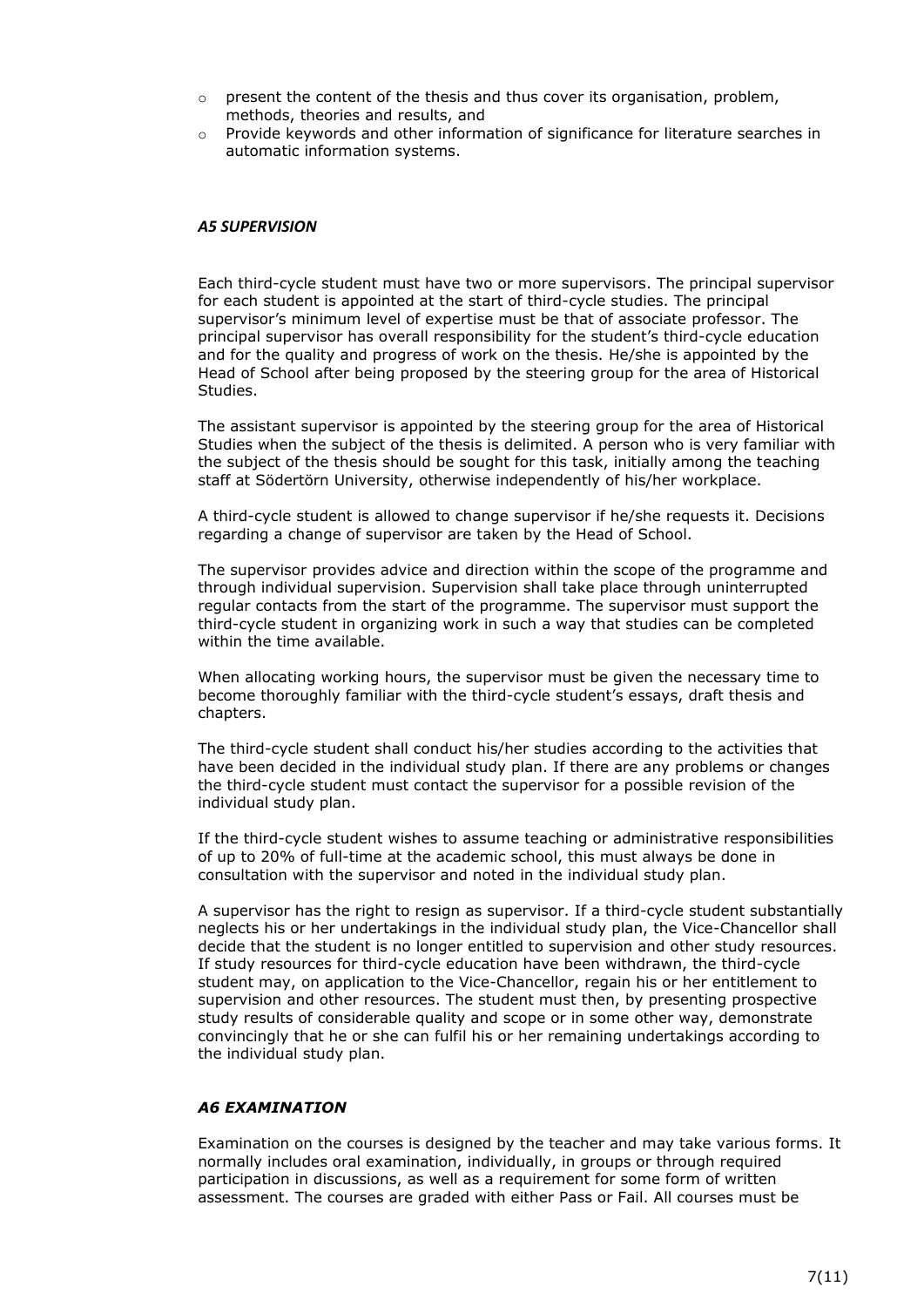passed before the public defense of thesis.

To receive a doctoral degree the student must have received Pass in the courses that are part of the third-cycle programme and on the presented academic thesis. When awarding grades, the depth of the student's knowledge and his/her demonstrated capacity for independent judgement and critical analysis must be taken into account.

The thesis shall be reviewed and defended at a public defense of thesis at Södertörn University, unless there are specific reasons to locate it elsewhere. The public defense must be held in either Swedish or English.

The defense shall be led by a chairperson. A faculty examiner shall be appointed for the public defense. The chairperson and faculty examiner are specifically appointed by the Faculty Board for each public defense. Proposals for faculty examiners and members of the examining committee are provided by the Study of Religions in the area of Historical Studies at Södertörn University.

The grade for the doctoral thesis shall be decided by a grading committee that is appointed by the Faculty Board after being proposed by the steering group for Historical Studies. The faculty examiner may be present at the meeting of the examining committee and participate in the discussion but not in making the decisions. The third-cycle student's supervisor(s) may not be part of the examining committee, but can be present during its deliberations. In exceptional circumstances, the supervisors may be consulted by the examining committee.

The thesis can be given one of the following grades: Pass or Fail. For grading the thesis, consideration must be paid to both the content of the thesis and its public defense. The decision to pass a thesis may not be motivated. However, the examining committee must motivate its decision to fail a thesis.

The third-cycle student's supervisor decides whether the student will be recommended to present his/her thesis at a public defense. The supervisor's recommendation may not be understood as a guarantee that the thesis will receive a Pass after the public defense, nor may the supervisor prevent the student from presenting his/her thesis. The recommended scope of a monograph thesis is 160 pages. A compilation thesis should have the same number of pages, including at least four articles and a summary.

#### *B LICENTIATE DEGREE*

A Licentiate degree is a possible intermediate stage on a third-cycle programme, or an achievement in itself. Where appropriate, the statements above about doctoral degrees also apply to licentiate degrees.

### **B1 Qualitative targets**

#### **B1.1 The Higher Education Ordinance**

For the Degree of Licentiate the third-cycle student shall

#### *Knowledge and understanding*

 $\circ$  demonstrate knowledge and understanding in research in the Study of Religions, including current specialist knowledge in his or her field, as well as specialised knowledge of research methodology in general and the methods of the specific field of research in particular.

#### *Competence and skills*

 $\circ$  demonstrate the ability to critically, autonomously and creatively identify and formulate issues in the field of the Study of Religions with scholarly precision, and to plan and use appropriate methods to undertake a limited research project and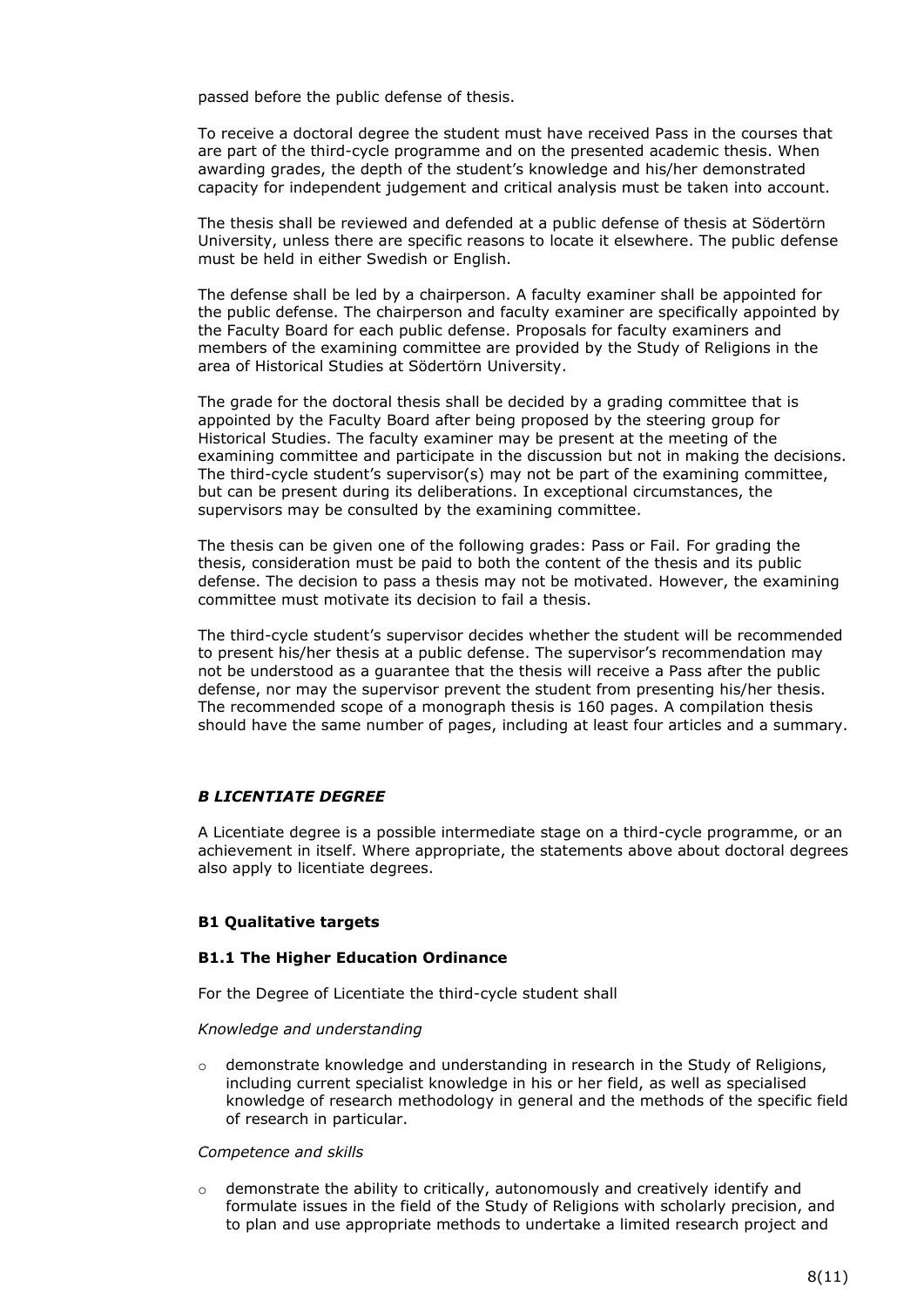other qualified tasks within predetermined time frames in order to contribute to the formation of knowledge as well as to evaluate this work,

- $\circ$  demonstrate the ability in both national and international contexts to present and discuss research and research findings in speech and writing and in dialogue with the academic community and society in general, and
- $\circ$  demonstrate the skills required to participate autonomously in research and development work and to work autonomously in some other qualified capacity.

#### *Judgement and approach*

- o demonstrate the ability to make assessments of research ethics,
- $\circ$  demonstrate insight into the potential and limitations of science, its role in society and the responsibility of the individual for how it is used, and
- $\circ$  demonstrate the ability to identify his/her need for further knowledge and take responsibility for his/her academic development.

#### **Academic paper (licentiate thesis)**

For the Degree of Licentiate the third-cycle student shall have been awarded a pass grade for an academic paper of at least 60 credits.

### **B1.2 Local expected learning outcomes**

For the Degree of Licentiate the third-cycle student shall

#### *Knowledge and understanding*

- $\circ$  demonstrate the ability to autonomously and critically reflect on people, societies and cultures from the perspective of the Study of Religions and thus also gain tools for relating to contemporary cultural and social conditions,
- $\circ$  demonstrate knowledge of important issues and current research in the different fields of the Study of Religions,
- $\circ$  demonstrate knowledge of the specialisations in the Study of Religions and its theoretical starting points,
- o demonstrate good familiarity with the profile areas of Historical Studies and the research that takes place within them,
- $\circ$  demonstrate in-depth knowledge of methodology in the Study of Religions, and
- demonstrate in-depth specialist knowledge within a limited research field in the Study of Religions.

#### *Competence and skills*

- o demonstrate the ability to autonomously formulate a research task,
- $\circ$  demonstrate the ability to autonomously use scholarly theories, concepts, methods and techniques in his/her own research,
- $\circ$  demonstrate skills in identifying and presenting a research field that is relevant to the research task,
- $\circ$  demonstrate the ability to autonomously complete the chosen research task and thus make a significant contribution to the development of knowledge in the Study of Religions,
- $\circ$  demonstrate skills in the critical review and discussion of the work of other researchers, and
- $\circ$  demonstrate the ability to, based on his/her own specific disciplinary perspective, see and use the multidisciplinary opportunities offered by an interdisciplinary research cooperation as regards scholarly results.

#### *Judgement and approach*

- o demonstrate intellectual autonomy in the research community, and
- o demonstrate integrity as a researcher in relation to wider society.

### **Academic paper**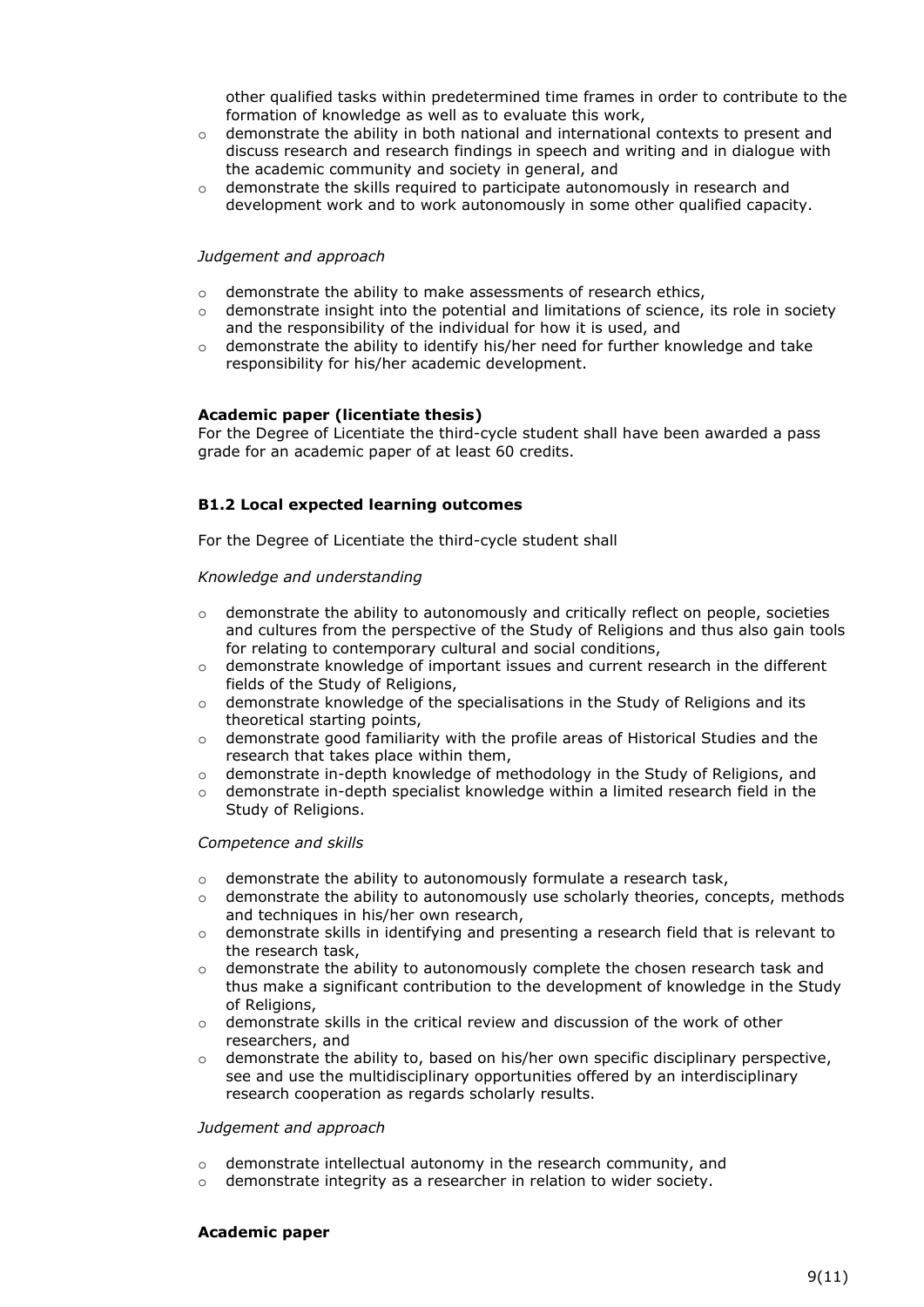For the Degree of Licentiate the third-cycle student shall have been awarded a pass grade for an academic paper of at least 60 credits.

# *B3 ADMISSIONS - See section A3.1*

### *B4 PROGRAMME CONTENT AND DESIGN*

#### **B4.1 General**

The licentiate programme is planned in such a way that it requires two years for students who study full-time. This presupposes that the third-cycle student is dedicated to his/her studies and makes efficient use of teaching and supervision. For part-time students, the period of study is extended in proportion to the reduction in the pace of studies.

The programme includes courses equivalent to 60 credits and the completion of a thesis that covers one year of full-time studies, i.e. 60 credits. During the programme, the third-cycle student shall participate in the research seminars in the Study of Religions at Södertörn University (or the equivalent) for at least three semesters and preferably also attend special seminars.

### **B4.2 Individual study plans – see section A4.2**

### **B4.3 Courses – see section A4.3**

### **B4.4 Academic paper (licentiate thesis)**

The subject of the licentiate thesis shall be decided in consultation with the supervisor on admission to the programme and the subject should be thoroughly planned, so that the thesis can be completed over two semesters of full-time work.

The licentiate thesis should either be a unified, coherent academic work (monograph) or a compilation of articles that have been published or accepted for publication as well as a short summary of these (compilation thesis).

The scholarly investigation and the achieved results shall be presented with such quality that the thesis (including the works in a compilation thesis) is assessed as fulfilling appropriate demands for acceptance by an academic series or good quality journal. The following requirements otherwise apply in order for the thesis to achieve a Pass grade:

- ̶ that the thesis is the result of autonomous work that will provide new research input,
- ̶ that the aim, problem and method are clearly stated and motivated,
- that the methodology is used correctly and with relevant source material,
- ̶ that the research situation is presented in such a manner that previous research is clearly differentiated from the doctoral student's own research contribution as presented in the thesis,
- $\overline{a}$  that the material is presented and characterised and that the manner in which the material may have been delimited is described and motivated,
- $\mu$  that academic rigour is well observed as regards notes, source and reference lists, any tables and diagrams, etc.,
- $-$  that the thesis is organised in a logical and consistent manner,
- $\overline{a}$  that the thesis is of a good linguistic standard and a style that is suitable for academic presentation, and
- ̶ that the results are summarised.

The licentiate thesis may be written in Swedish, Norwegian, Danish or English. If it is not written in English it must include a summary in English. This summary must be so detailed that a reader with no knowledge of the language used in the thesis can obtain a clear idea of the thesis' aim and primary content, the scientific method that was used